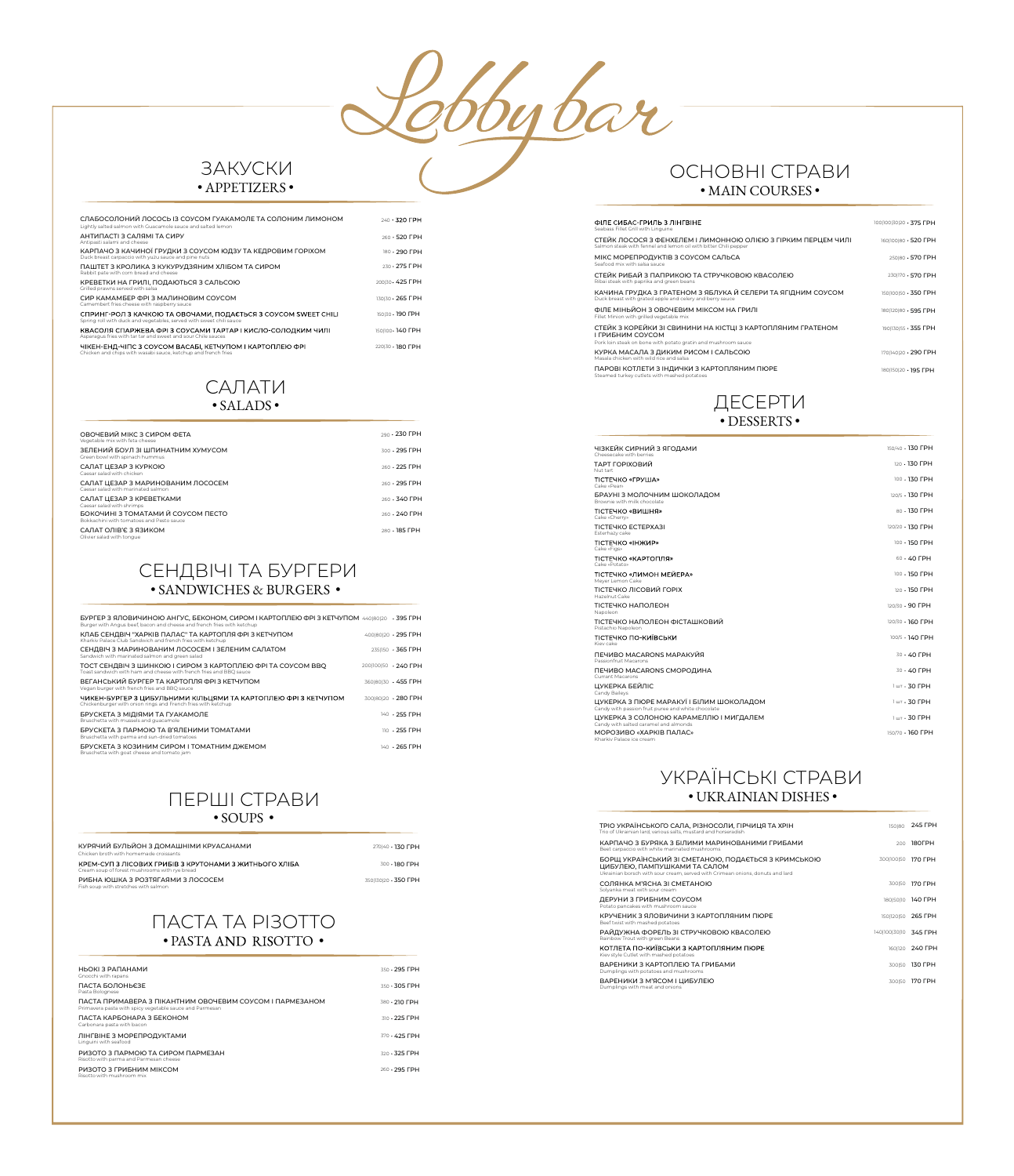BAR

MENU

## МІНЕРАЛЬНА ВОДА MINERAL WATER

SOFT DRINKS

| $r$ p $H$   uah<br>125 | мл ml<br>330 | Perrier                               |
|------------------------|--------------|---------------------------------------|
| 125                    | 250          | San Pellegrino                        |
| 85                     | 330          | Borjomi glass                         |
| 60                     |              | Morshinska Premium Low Carbonated 330 |
| 60                     | 330          | Morshinska Premium Still              |
| 95                     | 330          | Evian                                 |
| 125                    | 250          | Acqua Panna                           |

# БЕЗАЛКОГОЛЬНІ НАПОЇ

| Cola Cola                         | мл ml<br>250 | $r$ p $H$  u ah<br>60 |
|-----------------------------------|--------------|-----------------------|
| Cola Light                        | 250          | 60                    |
| Fanta                             | 250          | 60                    |
| Sprite                            | 250          | 60                    |
| Schweppes Tonic                   | 250          | 60                    |
| Burn Original                     | 250          | 80                    |
| Juices Rich in Assortment (glass) | 300          | 35                    |

#### ПИВО РОЗЛИВНЕ BEER ON TAP

#### ПИВО ПЛЯШКОВЕ BOTTLED BEER

|                  | мл ml | грн UAH |
|------------------|-------|---------|
| Stella Artois    | 300   | 60      |
| Hoegaarden White | 300   | 100     |
| Stella Artois    | 500   | 90      |
| Hoegaarden White | 500   | 150     |

| Corona Extra        | 355 | 120 |
|---------------------|-----|-----|
| Guinness            | 330 | 150 |
| Heineken            | 330 | 90  |
| Goose Island IPA    | 355 | 190 |
| Stella Artois 6   a | 500 | 100 |
| Leffe Blonde        | 330 | 140 |
| Leffe Brune         | 330 | 140 |
| Lowenbrau Original  | 330 | 140 |

| VERMOUTH          |    |               |
|-------------------|----|---------------|
|                   |    | мл ml грн uah |
| Martini Extra Dry | 50 | 65            |
| Martini Bianco    | 50 | 65            |
| Martini Rosso     | 50 | 65            |

| <b>BITTEP</b><br><b>BITTER</b> |             |                  |
|--------------------------------|-------------|------------------|
| Xenta Absenta                  | мл ml<br>50 | грн   uah<br>110 |
| Jagermeister                   | 50          | 80               |
| Becherovka                     | 50          | 80               |
| Fernet Branca                  | 50          | 100              |
| Fernet Menta                   | 50          | 100              |
| Campari                        | 50          | 80               |
| Aperol                         | 50          | 80               |

## ІРЛАНДСЬКИЙ ВІСКІ IRISH WHISKEY

| ГОРІЛКА<br>VODKA      |             |                 |
|-----------------------|-------------|-----------------|
| <b>ABSOLUT</b>        | мл ml<br>50 | грн   uah<br>70 |
| <b>ABSOLUT Kurant</b> | 50          | 70              |
| ABSOLUT Citron        | 50          | 70              |
| ABSOLUT Raspberry     | 50          | 70              |
| <b>ABSOLUT Elyx</b>   | 50          | 150             |
| Ciroc                 | 50          | 150             |
| Grey Goose            | 50          | 150             |
| Staritsky & Levitsky  | 50          | 100             |

## **ГРАППА** GRAPPA

# ШОТЛАНДСЬКИЙ **OДНОСОЛОДОВИЙ BICKI**

|                                  |    | мл ml грн uah |
|----------------------------------|----|---------------|
| The Glentlivet Founder's Reserve | 50 | 250           |
| The Glentlivet 12 YO             | 50 | 290           |
| The Glentlivet 18 YO             | 50 | 550           |
| Ardbeg 10 YO                     | 50 | 350           |
| Lagavulin 16 YO                  | 50 | 450           |
| Glenmorangie The Original, 10 YO | 50 | 290           |
| Glenmorangie Quinta Ruban, 12 YO | 50 | 350           |
| Glenmorangie Nectar D'OR, 12 YO  | 50 | 400           |
| Glenmorangie Lasanta, 12 YO      | 50 | 350           |
| Glenmorangie Signet              | 50 | 1000          |
| Glenmorangie 18YO                | 50 | 1200          |
| Glenmorangie, 25 YO              | 50 | 2000          |
| Macallan 12 YO                   | 50 | 420           |
| Talisker 10 YO                   | 50 | 290           |

**BICKI CIIIA** 

| USA WHISKEY |  |
|-------------|--|
|             |  |

| Jack Daniel's Old No.7 | 50 - | $M/ml$ rp $H$  uah<br>130 |
|------------------------|------|---------------------------|
| Four Roses             | 50.  | 145                       |
| Maker's Mark           | 50.  | 260                       |

#### **KABA** COFFEE

BLENDED SCOTCH WHISKY

|                      |    | $M/ml$ rp $H$ uah |
|----------------------|----|-------------------|
| Jameson              | 50 | 130               |
| Jameson Caskmates    | 50 | 140               |
| Jameson Crested      | 50 | 160               |
| Jameson Black Barrel | 50 | 190               |
| Jameson 18 YO        | 50 | 600               |
| Yellow Spot 12 YO    | 50 | 380               |

# ШОТЛАНДСЬКИЙ<br>ЗМІШАНИЙ ВІСКІ

|                                  | мл ml | $r$ p $H$   uah |
|----------------------------------|-------|-----------------|
| Chivas Regal 12 YO               | 50    | 200             |
| Chivas Extra                     | 50    | 300             |
| Chivas Regal 18 YO               | 50    | 450             |
| Chivas Regal 25 YO               | 50    | 1500            |
| Royal Salute 21 YO               | 50    | 1200            |
| Ballantine's Brasil              | 50    | 100             |
| <b>Ballantine's Finest</b>       | 50    | 110             |
| Ballantine's 7 YO Bourbon Finish | 50    | 120             |
| Ballantine's 12 YO               | 50    | 220             |
| Johnnie Walker Black Label 12 YO | 50    | 210             |
| Johnnie Walker Blue Label        | 50    | 1200            |

## **КОНЬЯК**

## COGNAC

## BRANDY

ARMAGNAC

| ARARAT Akhtamar 10 YO                                            | мл ml<br>50 | $r$ p $H$   uah<br>170 |
|------------------------------------------------------------------|-------------|------------------------|
| ARARAT Nairi 20 YO                                               | 50          | 450                    |
| ARARAT Dvin 10 YO                                                | 50          | 450                    |
| Torres 10 YO                                                     | 50          | 120                    |
| Elite cognac of Ukraine SHABO<br>GRANDE RESERVE 5 years of aging | 50          | 50                     |

|               |     | мл ml грн uah |
|---------------|-----|---------------|
| Nonino Optima | 50. | 160           |
|               |     |               |

## **АРМАНЬЯК**

| Hennessy VSOP Privilège | мл $ m $<br>50 | грн uah<br>360 |
|-------------------------|----------------|----------------|
| Rémy Martin VSOP        | 50             | 350            |
| Martell VS              | 50             | 180            |
| Martell VSOP            | 50             | 350            |
| Courvoisier VSOP        | 50             | 360            |
| Hennessy XO             | 50             | 900            |
| Martell Cordon Blue     | 50             | 700            |
| Martell L'Or            | 50             | 4500           |
| БРЕНДІ                  |                |                |

| Chateau de Laubade V.S.O.P       | мл ml<br>50                                                                                                                                                                                                                                                                                                                                                                                                                                                                                                                                                                                                                                                                            | $r$ p $H$   uah<br>345 |
|----------------------------------|----------------------------------------------------------------------------------------------------------------------------------------------------------------------------------------------------------------------------------------------------------------------------------------------------------------------------------------------------------------------------------------------------------------------------------------------------------------------------------------------------------------------------------------------------------------------------------------------------------------------------------------------------------------------------------------|------------------------|
| джин<br>GIN                      |                                                                                                                                                                                                                                                                                                                                                                                                                                                                                                                                                                                                                                                                                        |                        |
| Beefeater                        | $M\nrightleftharpoons N\nrightleftharpoons N\nrightleftharpoons N\nrightleftharpoons N\nrightleftharpoons N\nrightleftharpoons N\nrightleftharpoons N\nrightleftharpoons N\nrightleftharpoons N\nrightleftharpoons N\nrightleftharpoons N\nrightleftharpoons N\nrightleftharpoons N\nrightleftharpoons N\nrightleftharpoons N\nrightleftharpoons N\nrightleftharpoons N\nrightleftharpoons N\nrightleftharpoons N\nrightleftharpoons N\nrightleftharpoons N\nrightleftharpoons N\nrightleftharpoons N\nrightleftharpoons N\nrightleftharpoons N\nrightleftharpoons N\nrightleftharpoons N\nrightleftharpoons N\nrightleftharpoons N\nrightleftharpoons N\nrightleftharpoons N\n$<br>50 | $r$ p $H$   uah<br>100 |
| Beefeater Pink Strawberry        | 50                                                                                                                                                                                                                                                                                                                                                                                                                                                                                                                                                                                                                                                                                     | 100                    |
| Tanqueray NoTen                  | 50                                                                                                                                                                                                                                                                                                                                                                                                                                                                                                                                                                                                                                                                                     | 170                    |
| Bombay Sapphire                  | 50                                                                                                                                                                                                                                                                                                                                                                                                                                                                                                                                                                                                                                                                                     | 120                    |
| Monkey 47                        | 50                                                                                                                                                                                                                                                                                                                                                                                                                                                                                                                                                                                                                                                                                     | 280                    |
| Olmeca Blanco                    | мл ml<br>50                                                                                                                                                                                                                                                                                                                                                                                                                                                                                                                                                                                                                                                                            | грн   uah<br>110       |
|                                  |                                                                                                                                                                                                                                                                                                                                                                                                                                                                                                                                                                                                                                                                                        |                        |
| Olmeca Gold                      | 50                                                                                                                                                                                                                                                                                                                                                                                                                                                                                                                                                                                                                                                                                     | 120                    |
| Olmeca Altos Plata 100% Agava    | 50                                                                                                                                                                                                                                                                                                                                                                                                                                                                                                                                                                                                                                                                                     | 130                    |
| Olmeca Altos Reposado 100% Agava | 50                                                                                                                                                                                                                                                                                                                                                                                                                                                                                                                                                                                                                                                                                     | 150                    |
| POM<br>RUM                       |                                                                                                                                                                                                                                                                                                                                                                                                                                                                                                                                                                                                                                                                                        |                        |
|                                  | $M\nrightleftharpoons M\nrightleftharpoons M\nrightleftharpoons M\nrightleftharpoons M\nrightleftharpoons M\nrightleftharpoons M\nrightleftharpoons M\nrightleftharpoons M\nrightleftharpoons M\nrightleftharpoons M\nrightleftharpoons M\nrightleftharpoons M\nrightleftharpoons M\nrightleftharpoons M\nrightleftharpoons M\nrightleftharpoons M\nrightleftharpoons M\nrightleftharpoons M\nrightleftharpoons M\nrightleftharpoons M\nrightleftharpoons M\nrightleftharpoons M\nrightleftharpoons M\nrightleftharpoons M\nrightleftharpoons M\nrightleftharpoons M\nrightleftharpoons M\nrightleftharpoons M\nrightleftharpoons M\nrightleftharpoons M\nrightleftharpoons M\n$       | $r$ p $H$   uah        |
| Havana Club Anejo 3 Anos         | 50                                                                                                                                                                                                                                                                                                                                                                                                                                                                                                                                                                                                                                                                                     | 80                     |
| Havana Club Anejo Especial       | 50                                                                                                                                                                                                                                                                                                                                                                                                                                                                                                                                                                                                                                                                                     | 90                     |
| Havana Club Anejo 7 Anos         | 50                                                                                                                                                                                                                                                                                                                                                                                                                                                                                                                                                                                                                                                                                     | 120                    |
| Zacapa 23 YO                     | 50                                                                                                                                                                                                                                                                                                                                                                                                                                                                                                                                                                                                                                                                                     | 320                    |

## ЛИМОНАД LEMONADE

| LIQUEURS           |                                                                                                                                                                                                                                                                                                                                                                                                                                                                                                                                                                                                                                                                                        |                |
|--------------------|----------------------------------------------------------------------------------------------------------------------------------------------------------------------------------------------------------------------------------------------------------------------------------------------------------------------------------------------------------------------------------------------------------------------------------------------------------------------------------------------------------------------------------------------------------------------------------------------------------------------------------------------------------------------------------------|----------------|
| Kahlua             | $M\nrightleftharpoons M\nrightleftharpoons M\nrightleftharpoons M\nrightleftharpoons M\nrightleftharpoons M\nrightleftharpoons M\nrightleftharpoons M\nrightleftharpoons M\nrightleftharpoons M\nrightleftharpoons M\nrightleftharpoons M\nrightleftharpoons M\nrightleftharpoons M\nrightleftharpoons M\nrightleftharpoons M\nrightleftharpoons M\nrightleftharpoons M\nrightleftharpoons M\nrightleftharpoons M\nrightleftharpoons M\nrightleftharpoons M\nrightleftharpoons M\nrightleftharpoons M\nrightleftharpoons M\nrightleftharpoons M\nrightleftharpoons M\nrightleftharpoons M\nrightleftharpoons M\nrightleftharpoons M\nrightleftharpoons M\nrightleftharpoons M\n$<br>50 | грн uah<br>110 |
| Malibu             | 50                                                                                                                                                                                                                                                                                                                                                                                                                                                                                                                                                                                                                                                                                     | 85             |
| Drambuie           | 50                                                                                                                                                                                                                                                                                                                                                                                                                                                                                                                                                                                                                                                                                     | 170            |
| Sambuca Ramazzotti | 50                                                                                                                                                                                                                                                                                                                                                                                                                                                                                                                                                                                                                                                                                     | 80             |
| Amaretto           | 50                                                                                                                                                                                                                                                                                                                                                                                                                                                                                                                                                                                                                                                                                     | 60             |
| De Kuyper Pisang   | 50                                                                                                                                                                                                                                                                                                                                                                                                                                                                                                                                                                                                                                                                                     | 60             |
| De Kuyper Melon    | 50                                                                                                                                                                                                                                                                                                                                                                                                                                                                                                                                                                                                                                                                                     | 60             |
|                    |                                                                                                                                                                                                                                                                                                                                                                                                                                                                                                                                                                                                                                                                                        |                |

**JIKEP** 

Baileys The Original

Grand Marnier Cordon Rouge

Cointreau

Marrie Brizzard

115

170

90

90

50

50

50

50

|                      | мл ml | $r$ p $H$  uah |
|----------------------|-------|----------------|
| Ristretto            | 20    | 55             |
| Espresso             | 30    | 55             |
| Espresso with milk   | 80    | 60             |
| Americano            | 100   | 55             |
| Americano with milk  | 150   | 60             |
| Capuccino            | 200   | 60             |
| Latte                | 200   | 70             |
| Matcha Latte milk    | 180   | 125            |
| Matcha Latte soy     | 180   | 145            |
| Matcha Latte almond  | 180   | 165            |
| Matcha Latte coconut | 180   | 195            |

NON ALCOHOLIC COCKTAILS

| Mojito n a<br>Лайм, м'ята, цукровий сироп, содова                                                   | 290 | мл ml грн uah<br>100 |
|-----------------------------------------------------------------------------------------------------|-----|----------------------|
| Pina Colada n a<br>Ананасовий сік, вершки, сироп «Monin» кокос                                      | 240 | 110                  |
| French kiss<br>Апельсиновий сік, молоко, пюре «Monin» полу-<br>ниця, сироп «Monin» шоколадне печиво | 200 | 100                  |
| Heaven<br>Грейпфрутовий сік, пюре «Monin» маракуйя,<br>сироп «Monin» спайсі манго                   | 170 | 90                   |
| Mango spicy<br>Журавлиний морс, ананасовий сік, фреш лайму,<br>сироп «Monin» спайсі манго           | 170 | 90                   |
| Coconut cookies<br>Сироп «Monin» шоколадне печиво, пюре<br>«Monin» кокос, вершки, молоко            | 170 | 110                  |

## АЛКОГОЛЬНІ КОКТЕЙЛІ

ALCOHOLIC COCKTAILS

|                                                                                                                                                                     | мл ml    | $r$ p $H$   uah |
|---------------------------------------------------------------------------------------------------------------------------------------------------------------------|----------|-----------------|
| <b>Aperol Spritz</b><br>Aперитив «Aperol», вино ігристе брют біле<br>SHABO TM «Special Edition», содова, апельсин                                                   | 200 30   | 150             |
| $B-52$<br>Лікер «Kahlua», лікер «Baileys», лікер «Cointreau»                                                                                                        | 60       | 120             |
| White Russian<br>Лікер «Kahlua», горілка «Absolut», вершки                                                                                                          | 120      | 140             |
| Whiskey Sour<br>Bicki «Ballantines Finest», фреш лайму, цукро-<br>вий сироп                                                                                         | 100 10   | 160             |
| Daiquiri<br>Ром «Havana Club Anejo 3 years», фреш лайму,<br>цукровий сироп                                                                                          | 90 15    | 120             |
| GinTonic<br>Джин «Beefeater», тонік «Schweppes»                                                                                                                     | 250   15 | 140             |
| Green Mexican<br>Текіла «Olmeca Blanco», лікер «De Cuyper» зе-<br>лений банан, фреш лайму                                                                           | 60       | 110             |
| Cosmopolitan<br>Горілка «Absolut», лікер «Cointreau», журавли-<br>ний морс, фреш лайму                                                                              | 140 10   | 130             |
| Bloody Mary<br>Горілка «Absolut», томатний сік, лимон, табаско,<br>спеції                                                                                           | 175/40   | 120             |
| Cuba Libre<br>Ром «Havana Club Anejo 7 years», Coca-cola,                                                                                                           | 350 10   | 150             |
| Long Island Ice Tea<br>Текіла «Olmeca Blanco», ром «Havana Club Anejo<br>3 years», джин «Beefeater», горілка «Absolut»,<br>лікер «Cointreau», Coca-cola, фреш лайму | 400 50   | 220             |
| Margarita<br>Текіла «Olmeca Blanco», лікер «Cointreau»,<br>фреш лайму                                                                                               | 100      | 140             |
| Sex on the Beach<br>Горілка «Absolut», лікер «Marie Brizard» персик,<br>апельсиновий сік, журавлиний морс                                                           | 230 30   | 130             |
| Mojito<br>Ром «Havana Club Anejo 3 years», мята, лайм,<br>цукровий сироп, содова                                                                                    | 405 15   | 150             |
| Pina Colada<br>Ром «Havana Club», молоко, вершки, сироп<br>«Monin» кокос, ананасовий сік                                                                            | 330 50   | 180             |
| Negroni<br>Джин «Beefeater», лікер «Campari», Martini<br>Rosso                                                                                                      | 100 50   | 150             |
| <b>Bellini</b><br>Вино ігристе брют біле SHABO TM «Special<br>Edition», пюре «Monin» персик                                                                         | 230      | 130             |
| Dolce&Gabbana<br>Лікер «De Cuyper» диня, лікер «De Cuyper» зе-                                                                                                      | 210      | 120             |

лений банан, яблучний сік



#### Apricot-Pistachio lemonade М'ята, апельсин, лимон, лайм, цукровий сироп,

|                                                                                                   |          | $M/ml$ rp $H$ uah |
|---------------------------------------------------------------------------------------------------|----------|-------------------|
| Grapefruit lemonade<br>Грейпфрут, лайм, м'ята, содова, грейпфрутовий<br>сік, сироп «Monin» бузина | 370 20   | 100               |
| Apricot-Pistachio lemonade                                                                        | 380   15 | 100               |

| Pistachio lemonade<br>М'ята, лайм, лимон, сироп «Monin» фісташко-<br>вий, содова                 | 320 25   | 100 |
|--------------------------------------------------------------------------------------------------|----------|-----|
| Lemonade «D'Orange»<br>М'ята, лайм, апельсин, пюре «Monin» маракуйя,<br>апельсиновий сік, содова | 450 50   | 130 |
| Cucumber Mojito<br>Спрайт, м'ята, лайм, сироп «Monin» огірок                                     | 300   15 | 120 |
| <b>Fisman</b><br>М'ята, сироп «Monin» манго, сироп «Monin»<br>фісташка, содова                   | 280   15 | 110 |
| Citrus lemonade                                                                                  |          |     |

## БЕЗАЛКОГОЛЬНІ КОКТЕЙЛІ

Апельсин, лимон, м'ята, цукровий сироп, содова

100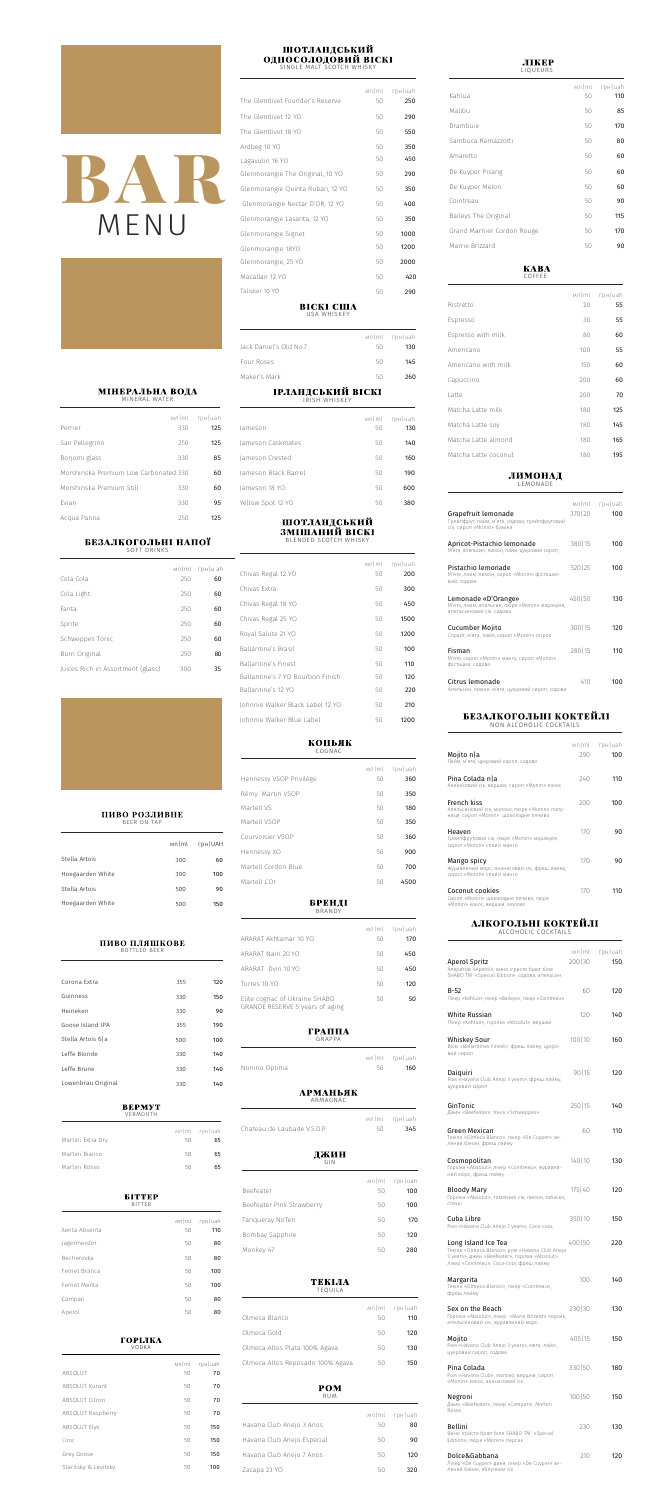*Iгристi вина | Sparkling wines*

Iталія | Italy

| Asti Martini                                  | 750. | 1250 |
|-----------------------------------------------|------|------|
| Prosecco Valdobbiadene Brut Col de Mez, Italy | 750. | 1250 |
| Jacob's Creek Sparkling Rose, Australia       | 750. | 1200 |

*Червонi вина | Red wines*

## Франція | France

| Etoile deLauduc Malbec Premium Vins Sourcing, Bordeaux | 750 | 1300 |
|--------------------------------------------------------|-----|------|
| Chataau dalamargus Haut Modoc                          |     | nnnn |

| Chateau deLamarque, Haut-Medoc                  | 750  | 2000  |
|-------------------------------------------------|------|-------|
| Merlot Cabernet Sauvignon Syrah Bistrot Chic    | 750. | 1100  |
| Vidal-Fleury Cotes du Rhone Rouge, Rhone Valley | 750- | 1300. |

#### Італія | Italy

Ціна за бокал, грн Ціна запляшку, грн Price per glass, UAH Priceper bottle, UAH

#### Аргентина |Argentina

Malbec Barrel Section Salentein, Mendoza 1200 1200

*Вина солодкi | Sweet wines*

Late Harvest Viognier Sauvignon Blanc Luis Felipe Edwards 375 1100

*Крiпленi вина | Fortified wines*

| Porto Ruby Ramos Pinto              | 50 | 119 |
|-------------------------------------|----|-----|
| Porto Tawny Ramos Pinto             | 50 | 139 |
| Sherry Fino Dry Crisp Barbadillo    | 50 | 89  |
| Sherry Solear Manzanilla Barbadillo | 50 | 145 |
| Sherry Eva Cream Barbadillo         | 50 | 120 |

*Келих вина | Glass of wine*

Ігристi вина | Sparking wines

| Prosecco Spumante Cuvee Zonin, Italy                            | 255 | 1275 |
|-----------------------------------------------------------------|-----|------|
| Cava Brut Vicente Gandia                                        | 210 | 1050 |
| Sparkling wine brut white SHABO TM "Special Edition", Ukraine   | 90  | 450  |
| Білі вина   White wines                                         |     |      |
| Riesling Feinherb Dr.Loosen, Germany                            | 225 | 1125 |
| Gruner Veltliner Schmelzer, Austia                              | 225 | 1125 |
| Colombard-Chardonnay Western Cellars, California                | 195 | 975  |
| ChardonnayLuis Felipe Edwards, Chile                            | 165 | 825  |
| Pinot Grigio Callia Alta, Argentina                             | 165 | 825  |
| Sauvignon Blanc Kiwi Cuvee, France                              | 165 | 825  |
| Telti-Kuruk SHABO RESERVE autochthonous white dry wine, Ukraine | 150 | 750  |
| Червоні вина   Red wines                                        |     |      |
| Passo del Sud Tagaro, Italy                                     | 225 | 1125 |
| Chianti Pian del Mass Melini, Italy                             | 255 | 1275 |
| Carmenere Luis Felipe Edwards, Chile                            | 165 | 825  |
| Merlot-Malbec Trapiche Astica, Argentina                        | 165 | 825  |
| Zinfandel Western Cellars, California                           | 195 | 975  |
| Shiraz Boundary Line, Australia                                 | 225 | 1125 |
| Merlot SHABO RESERVE, Ukraine                                   | 150 | 750  |
| Famille Guillot Cotes du Rhone, France                          | 180 | 900  |
| Рожеве вино   Rose wine                                         |     |      |

| Lagrein Cavit MastriVernacoli, Trentino-Alto Adige                  | 750 | 1150 |
|---------------------------------------------------------------------|-----|------|
| Chianti Rufina Riserva Nipozzano Marchesi de Frescobaldi<br>Toscana | 750 | 5000 |
| Valtellina Superiore Riserva Dirupi Lombardy                        | 750 | 3000 |
| Monte Zovo Amarone della Valpolicella                               | 750 | 4450 |
| Kurni Oasi degli Angeli                                             | 750 | 9200 |
| Іспанія   Spain                                                     |     |      |
| Inmune Tandem, Navarra                                              | 750 | 1000 |
| Ars NovaTandem, Navarra                                             | 750 | 1300 |
| Macula Tandem, Navarra                                              | 750 | 1800 |
| Lo Tros Vinergia, Priorat                                           | 750 | 2100 |
| Mas La Plana Cabernet Sauvignon Torres, Penedos                     | 750 | 5200 |

| Donnafugata Lumera Rose, Sicilia, Italy | 750 | 1100 |
|-----------------------------------------|-----|------|
| Cune Rosado, Rioja, Spain               | 750 | 900  |



|                                                             | Об 'єм, мл<br>Volume, ml | Ціна, грн<br>Price, UAH |
|-------------------------------------------------------------|--------------------------|-------------------------|
| Іспанія   Spain                                             |                          |                         |
| Fransola Sauvignon BlancTorres, Penedos                     | 750                      | 2300                    |
| Inmacula Tandem, Navarra                                    | 750                      | 1300                    |
| Vina Esmeralda Torres                                       | 750                      | 1100                    |
| Ізраїль   Israel                                            |                          |                         |
| Mount Hermon White Golan Heights                            | 750                      | 1100                    |
| Німеччина   Germany                                         |                          |                         |
| Riesling Fritz's GunderlochReinhessen                       | 750                      | 1300                    |
| Gewurztraminer Villa Wolf                                   | 750                      | 950                     |
| Нова Зеландія   New Zealand                                 |                          |                         |
| Sauvignon Blanc Marlborough Sun, Saint Clair                | 750                      | 1200                    |
| Secret Coast, Sauvignon Blanc Marlborough                   | 750                      | 1500                    |
| Італія I Italy                                              |                          |                         |
| Muller Thurgau Cavit Mastri Vernacoli, Trentino-Alto Adige  | 750                      | 1100                    |
| Sauvignon Blanc Cavit Mastri Vernacoli, Trentino-Alto Adige | 750                      | 1150                    |
| Gewurztraminer Kastelaz Elena Walch, Trentino-Alto Adige    | 750                      | 3000                    |
| Vermentino di Sardegna Costamolino Argiolas, Sardinia       | 750                      | 1000                    |
| La Segreta Planeta, Sicily                                  | 750                      | 1100                    |
| Soave Classico, Pieropan                                    | 750                      | 1700                    |
| Poscebi buna   Rose wines                                   |                          |                         |

*Шампанське | Champagnе* Moët & Chandon Brut Impérial and a series and a series and states and states are series and states and states  $375$ Veuve Clicqout Ponsardin Brut 375 3000 Mumm Cordon Rouge Brut 375 2200 Mumm Cordon Rouge Brut 750 750 4800 Mumm Cordon Rouge Brut Rose 4500 Moët & Chandon Brut Impérial 200 1350 Moët & Chandon Brut Impérial and a control of the 1990 and 2000 and 4800 and 4800 and 4800 and 4800 and 4800 and 4800 and 4800 and 4800 and 4800 and 4800 and 4800 and 4800 and 4800 and 4800 and 4800 and 4800 and 4800 and 4 Moet & Chandon Brut Rose Impérial **750** 5600 Moët & Chandon Nectar Impérial and a mortuus control of the 1800 4800 Moët & Chandon Grand Vintage 2013 750 7500 7500 Veuve Cliсqout Ponsardin Brut 750 6000

Rose d'Anjou LaCheteau, France 195 195 195 1975

*Бiлi винa | White wine*

#### Франція | France

| Savennieres Chenin Blanc Domaine des Deux Vallees, Loire Valley | 75() | 2000  |
|-----------------------------------------------------------------|------|-------|
| Pinot Gris Hubert Beck, Alsace                                  | 750  | 1400. |
| Gewurztraminer Grand Cru Frankstein Hubert Beck, Alsace         | 750. | 2250  |
| Chablis Domaine Louis Moreau                                    | 750  | 2700  |

Об 'єм, мл Ціна, грн Volume, ml Price, UAH